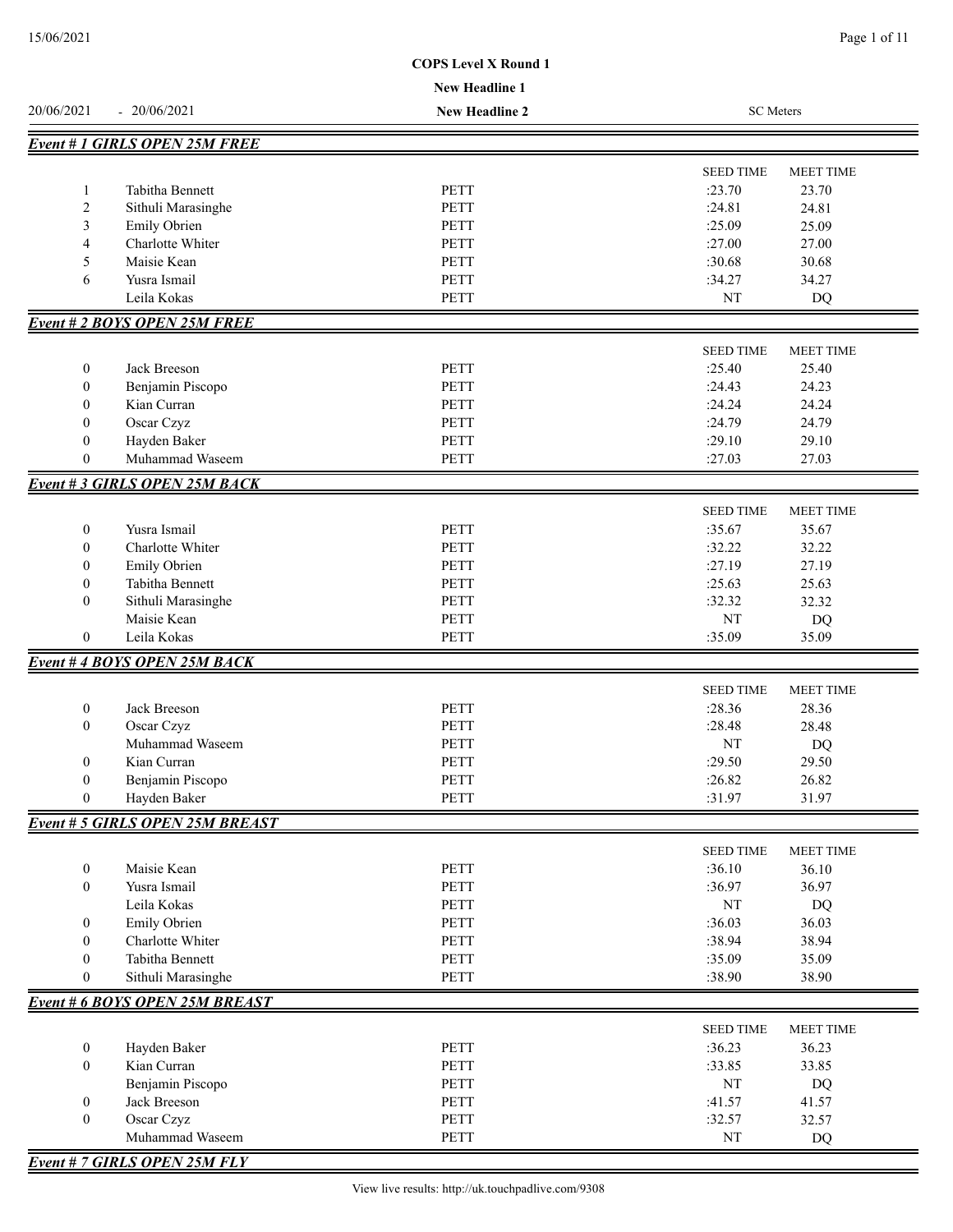|                                  |                                     | <b>New Headline 1</b> |                  |                  |
|----------------------------------|-------------------------------------|-----------------------|------------------|------------------|
| 20/06/2021                       | $-20/06/2021$                       | <b>New Headline 2</b> | <b>SC</b> Meters |                  |
|                                  |                                     |                       | <b>SEED TIME</b> | <b>MEET TIME</b> |
| $\boldsymbol{0}$                 | <b>Emily Obrien</b>                 | <b>PETT</b>           | :28.42           | 28.42            |
| $\boldsymbol{0}$                 | Leila Kokas                         | <b>PETT</b>           | :41.90           | 41.90            |
|                                  | Tabitha Bennett                     | <b>PETT</b>           | NT               | DQ               |
| $\boldsymbol{0}$                 | Sithuli Marasinghe                  | <b>PETT</b>           | :33.21           | 33.21            |
|                                  | Charlotte Whiter                    | PETT                  | NT               | <b>DQ</b>        |
| $\boldsymbol{0}$                 | Yusra Ismail                        | <b>PETT</b>           | :47.72           | 47.72            |
| $\mathbf{0}$                     | Maisie Kean                         | <b>PETT</b>           | :32.22           | 32.22            |
|                                  | Event # 8 BOYS OPEN 25M FLY         |                       |                  |                  |
|                                  |                                     |                       | <b>SEED TIME</b> | <b>MEET TIME</b> |
|                                  | Benjamin Piscopo                    | <b>PETT</b>           | NT               | DQ               |
|                                  | Muhammad Waseem                     | <b>PETT</b>           | NT               | <b>DQ</b>        |
| $\boldsymbol{0}$                 | Oscar Czyz                          | <b>PETT</b>           | :29.76           | 29.76            |
|                                  | Kian Curran                         | PETT                  | NT               | DQ               |
|                                  |                                     | PETT                  | :38.97           | 38.97            |
| $\boldsymbol{0}$<br>$\mathbf{0}$ | Hayden Baker<br>Jack Breeson        | PETT                  | :37.11           |                  |
|                                  |                                     |                       |                  | 37.11            |
|                                  | <b>Event #9 GIRLS OPEN 50M FREE</b> |                       |                  |                  |
|                                  |                                     |                       | <b>SEED TIME</b> | <b>MEET TIME</b> |
| $\boldsymbol{0}$                 | Maddison Ladds                      | <b>PETT</b>           | :47.38           | 47.38            |
| $\boldsymbol{0}$                 | Ruby Duncan                         | <b>PETT</b>           | :39.05           | 39.05            |
| $\boldsymbol{0}$                 | Megan Donovan                       | <b>PETT</b>           | :29.82           | 31.18            |
| $\boldsymbol{0}$                 | Vanesa Cimermanova                  | <b>PETT</b>           | :29.00           | 29.00            |
| $\boldsymbol{0}$                 | Jaia Bull                           | <b>PETT</b>           | :34.29           | 35.09            |
| $\boldsymbol{0}$                 | Clea Treharne                       | <b>PETT</b>           | :54.51           | 54.51            |
|                                  | Sophie Galjaard                     | <b>PETT</b>           | :29.98           | $_{\rm NS}$      |
| 0                                | Natalia Kupczyk                     | <b>PETT</b>           | :49.43           | 49.43            |
| $\boldsymbol{0}$                 | Penelope Crowson                    | <b>PETT</b>           | :47.29           | 47.29            |
| $\boldsymbol{0}$                 | Hollie Normington                   | <b>PETT</b>           | :47.48           | 47.48            |
| $\boldsymbol{0}$                 | Olivia Mahoney                      | <b>PETT</b>           | :32.40           | 33.04            |
| $\boldsymbol{0}$                 | Eleanor Chapman                     | <b>PETT</b>           | :32.90           | 35.34            |
| $\boldsymbol{0}$                 | Sophie Griffin                      | PETT                  | :29.32           | 32.12            |
| $\boldsymbol{0}$                 | Alexis Johnson                      | PETT                  | :44.71           | 44.71            |
| $\boldsymbol{0}$                 | Anabelle Kett                       | <b>PETT</b>           | :32.99           | 32.99            |
| $\theta$                         | Prathika Krishnakumar               | PETT                  | :31.68           | 32.79            |
| $\boldsymbol{0}$                 | Indya Gyselings                     | PETT                  | :41.45           | 41.45            |
| $\boldsymbol{0}$                 | <b>Molly Burrows</b>                | PETT                  | :35.66           | 35.66            |
| $\boldsymbol{0}$                 | Alannah Leadbitter                  | PETT                  | :45.75           | 45.75            |
| $\boldsymbol{0}$                 | Isabella Donovan                    | PETT                  | :52.60           | 52.60            |
| 0                                | Millie Pearce                       | PETT                  | :31.50           | 31.50            |
|                                  | Jessica Mahoney                     | PETT                  | :30.36           | 30.36            |
| $\boldsymbol{0}$                 | Simona Gorochova                    |                       |                  |                  |
| $\boldsymbol{0}$                 |                                     | PETT                  | :41.93           | 41.93            |
| $\boldsymbol{0}$                 | Isabella Mahoney                    | PETT                  | :36.38           | 36.38            |
| $\boldsymbol{0}$                 | Shahd Mohamed                       | PETT                  | :30.25           | 30.25            |
| $\boldsymbol{0}$                 | Caitlin Coles                       | PETT                  | :36.24           | 36.24            |
| $\boldsymbol{0}$                 | Maya Sangiorgio                     | PETT                  | :32.75           | 32.75            |
| $\boldsymbol{0}$                 | Daria Doncila                       | PETT                  | :33.75           | 33.75            |
| $\boldsymbol{0}$                 | Frances Woolford                    | PETT                  | :50.12           | 50.12            |
| $\boldsymbol{0}$                 | Macy Braband                        | PETT                  | :33.50           | 33.50            |
| $\boldsymbol{0}$                 | Chloe Monaghan                      | PETT                  | :36.15           | 36.15            |
| $\boldsymbol{0}$                 | Poppy Garrod                        | PETT                  | :39.19           | 39.19            |
| $\boldsymbol{0}$                 | Migle Gaizauskaite                  | PETT                  | :42.43           | 42.43            |
| $\boldsymbol{0}$                 | Isabella Filo                       | PETT                  | :49.56           | 49.56            |
| $\boldsymbol{0}$                 | Charlotte Shaw                      | PETT                  | :30.26           | 30.26            |
| $\boldsymbol{0}$                 | Olivia Minett                       | PETT                  | :29.62           | 29.62            |
| $\boldsymbol{0}$                 | Ruby Brace                          | PETT                  | :35.87           | 35.87            |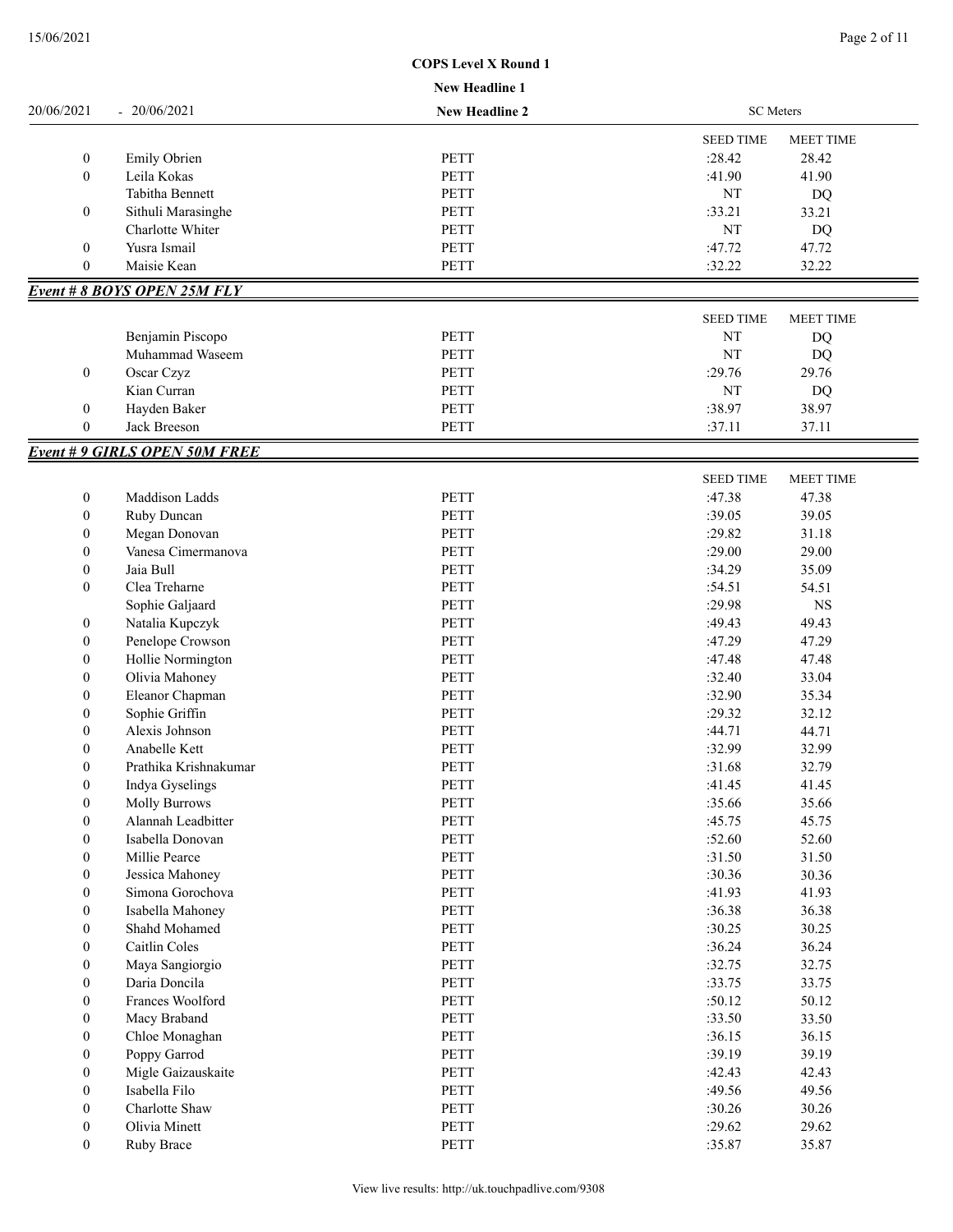| 15/06/2021 | Page 3 of 11 |
|------------|--------------|
|------------|--------------|

| 20/06/2021       | $-20/06/2021$                       | New Headline 2 | <b>SC</b> Meters |                  |
|------------------|-------------------------------------|----------------|------------------|------------------|
| $\mathbf{0}$     | Aleksandra Ivanova                  | <b>PETT</b>    | :41.05           | 41.05            |
| $\boldsymbol{0}$ | Isla Wilson                         | <b>PETT</b>    | :31.23           | 31.23            |
| $\mathbf{0}$     | Maryam Mohamed                      | <b>PETT</b>    | :38.63           | 38.63            |
| $\mathbf{0}$     | Emma Cushion                        | <b>PETT</b>    | :38.41           | 38.41            |
|                  | Iona Trainer                        | <b>PETT</b>    | :28.13           | $_{\rm NS}$      |
| $\boldsymbol{0}$ | Jana Mohamed                        | <b>PETT</b>    | :34.03           | 34.03            |
| $\boldsymbol{0}$ | Jemima Tuffnell                     | PETT           | :32.33           | 35.65            |
| $\boldsymbol{0}$ | Holly Hannon                        | <b>PETT</b>    | :43.87           | 43.87            |
| $\mathbf{0}$     | Ashlee McCarthy                     | <b>PETT</b>    | :37.42           | 37.42            |
| $\mathbf{0}$     | Isabelle Cameron                    | <b>PETT</b>    | :31.67           | 31.67            |
|                  | Amelie Wilson                       | <b>PETT</b>    | NT               | <b>NS</b>        |
| $\boldsymbol{0}$ | Leonie Cooper                       | <b>PETT</b>    | :44.75           | 44.75            |
| $\boldsymbol{0}$ | Olivia Lee                          | <b>PETT</b>    | :28.22           | 28.87            |
| $\boldsymbol{0}$ | Liliana Gurev-Markovachev           | PETT           | :40.06           | 40.06            |
| $\mathbf{0}$     | Esme Gilbert                        | <b>PETT</b>    | NT               | 31.35            |
| $\mathbf{0}$     | Lara Treharne                       | <b>PETT</b>    | :30.63           | 30.75            |
| $\mathbf{0}$     | Weronika Mikolajewska               | <b>PETT</b>    | :32.78           | 32.78            |
| $\mathbf{0}$     | <b>Emily Bridges</b>                | <b>PETT</b>    | :41.12           | 41.12            |
| $\boldsymbol{0}$ | Isobel Fraser                       | <b>PETT</b>    | :41.93           | 41.93            |
| $\boldsymbol{0}$ | Hannah Willis                       | <b>PETT</b>    | :29.11           | 28.97            |
| $\mathbf{0}$     | Freya Gyselings                     | <b>PETT</b>    | :38.43           | 38.43            |
| $\mathbf{0}$     | Amelie Stevenson                    | <b>PETT</b>    | :47.27           | 47.27            |
| $\boldsymbol{0}$ | Isla Fulluck-Holmes                 | <b>PETT</b>    | :30.82           | 30.83            |
| $\mathbf{0}$     | Isla Stewart                        | <b>PETT</b>    | :37.77           | 37.77            |
| $\mathbf{0}$     | Lilly Davis                         | <b>PETT</b>    | :30.47           | 30.47            |
| $\mathbf{0}$     | Amber Cooper                        | <b>PETT</b>    | :44.60           | 44.60            |
| $\overline{0}$   | Jessica Shaw                        | <b>PETT</b>    | :27.67           | 28.75            |
|                  | <b>Event #10 BOYS OPEN 50M FREE</b> |                |                  |                  |
|                  |                                     |                | <b>SEED TIME</b> | <b>MEET TIME</b> |
| $\mathbf{0}$     | Zilvinas Simkus                     | <b>PETT</b>    | :38.26           | 38.26            |
| $\mathbf{0}$     | George Whiteman                     | PETT           | :26.51           | 26.84            |
| $\mathbf{0}$     | Nicholas Bridges                    | <b>PETT</b>    | :36.81           | 38.15            |
|                  |                                     |                |                  |                  |

| v              | Ocorge wintenfan         | LET I       | .20.91 | 20.04     |  |
|----------------|--------------------------|-------------|--------|-----------|--|
| $\overline{0}$ | Nicholas Bridges         | <b>PETT</b> | :36.81 | 38.15     |  |
| $\overline{0}$ | Archie Lewis             | PETT        | :34.53 | 34.53     |  |
| $\overline{0}$ | Bartosz Baranowicz       | PETT        | :34.52 | 34.52     |  |
| $\overline{0}$ | Fabian Brudnicki         | PETT        | :24.82 | 24.82     |  |
| $\overline{0}$ | Shiva Kirtan Uttarkar    | PETT        | :32.14 | 32.14     |  |
| $\overline{0}$ | Daniel Barannikov        | <b>PETT</b> | :42.73 | 42.73     |  |
| $\overline{0}$ | <b>Alexander Brunton</b> | <b>PETT</b> | :46.96 | 46.96     |  |
| $\overline{0}$ | Oliver Profitt           | PETT        | :40.73 | 41.09     |  |
| $\overline{0}$ | Daniel Moyses            | <b>PETT</b> | :29.27 | 29.27     |  |
| $\overline{0}$ | Rufus Bennett            | <b>PETT</b> | :31.32 | 31.32     |  |
| $\overline{0}$ | Max Tauchman             | PETT        | :31.55 | 32.87     |  |
| $\overline{0}$ | Joshua Coles             | PETT        | :37.12 | 38.00     |  |
| $\mathbf{0}$   | Panche Gurev-Markovachev | PETT        | :28.91 | 32.87     |  |
|                | Gagan Singh              | PETT        | :29.57 | <b>NS</b> |  |
| $\overline{0}$ | Alan Laucis              | <b>PETT</b> | :47.17 | 47.17     |  |
| $\overline{0}$ | Keiran Griffin           | PETT        | :29.87 | 29.87     |  |
| $\overline{0}$ | Jake Elderkin            | PETT        | :40.37 | 40.37     |  |
| $\overline{0}$ | Orlando Dearing          | PETT        | :29.35 | 29.35     |  |
| $\overline{0}$ | Georgi Stavrov           | PETT        | :35.12 | 35.12     |  |
| $\overline{0}$ | Joshua Martin            | PETT        | :26.86 | 27.25     |  |
| $\overline{0}$ | Ruben Minns              | PETT        | :48.21 | 48.21     |  |
| $\overline{0}$ | Connor Beaton            | PETT        | :36.81 | 38.36     |  |
| $\overline{0}$ | Alfie Larham             | PETT        | :54.56 | 54.56     |  |
| $\theta$       | Oliver Maliborski        | PETT        | :37.08 | 37.08     |  |
| 0              | Piotr Pienkos            | <b>PETT</b> | :45.23 | 45.23     |  |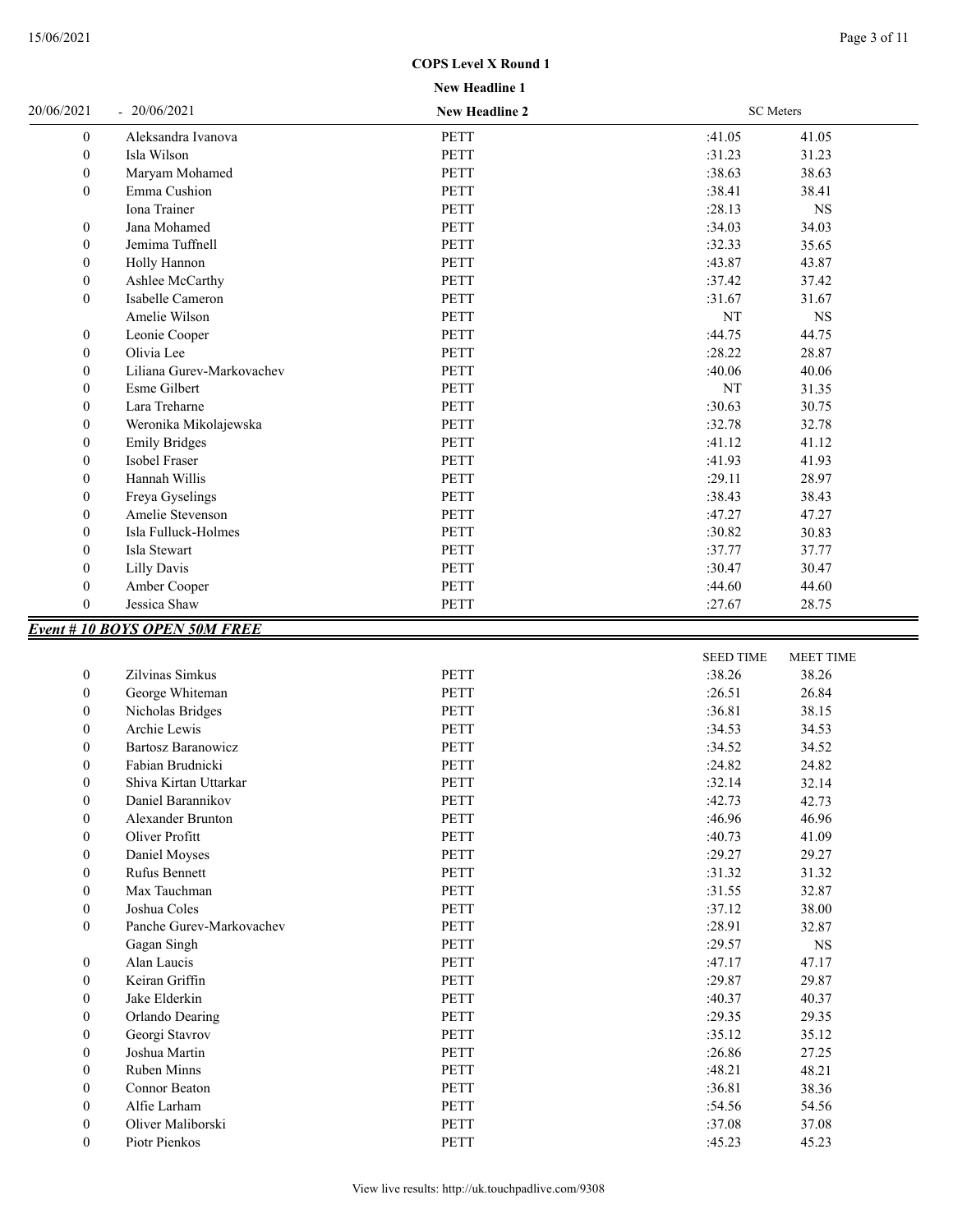|  | <b>New Headline 1</b> |  |
|--|-----------------------|--|

| 20/06/2021       | $-20/06/2021$                         | <b>New Headline 2</b> | <b>SC</b> Meters   |                  |
|------------------|---------------------------------------|-----------------------|--------------------|------------------|
| $\boldsymbol{0}$ | Kameron Baker                         | PETT                  | :41.30             | 41.30            |
|                  | Alexander Dougall                     | PETT                  | :37.83             | <b>DQ</b>        |
| $\boldsymbol{0}$ | <b>Csanad Rehus</b>                   | <b>PETT</b>           | :33.44             | 33.60            |
|                  | Lewis Borgognoni                      | <b>PETT</b>           | $\rm{NT}$          | DQ               |
| $\boldsymbol{0}$ | Mark Krolik                           | PETT                  | :31.19             | 31.19            |
| $\boldsymbol{0}$ | Yousof Habieb                         | <b>PETT</b>           | :30.54             | 30.54            |
| $\boldsymbol{0}$ | Franciszek Sadlisz                    | <b>PETT</b>           | :35.87             | 35.87            |
| $\boldsymbol{0}$ | Dominykas Lapas                       | <b>PETT</b>           | :34.93             | 34.93            |
|                  | Zack Treharne                         | PETT                  | :26.59             | <b>NS</b>        |
| $\boldsymbol{0}$ | Lleyton Miller                        | PETT                  | :42.06             | 42.06            |
| $\boldsymbol{0}$ | George Mouzoures                      | PETT                  | :29.64             | 30.66            |
| $\boldsymbol{0}$ | Jacob Bacon                           | <b>PETT</b>           | :32.44             | 32.44            |
| $\boldsymbol{0}$ | James Peacock                         | PETT                  | :28.01             | 28.01            |
| $\boldsymbol{0}$ | Zachary Piscopo                       | PETT                  | :46.44             | 46.44            |
| $\mathbf{0}$     | Kian Lee                              | PETT                  | :31.24             | 31.24            |
|                  |                                       |                       |                    |                  |
|                  | <b>Event # 11 GIRLS OPEN 50M BACK</b> |                       |                    |                  |
|                  |                                       |                       | <b>SEED TIME</b>   | <b>MEET TIME</b> |
| $\boldsymbol{0}$ | Jana Mohamed                          | <b>PETT</b>           | :39.06             | 39.06            |
| $\boldsymbol{0}$ | Maddison Ladds                        | <b>PETT</b>           | :51.30             | 51.30            |
| $\boldsymbol{0}$ | Hollie Normington                     | PETT                  | :52.30             | 52.30            |
| $\boldsymbol{0}$ | Indya Gyselings                       | <b>PETT</b>           | :50.04             | 50.04            |
| $\boldsymbol{0}$ | Ruby Brace                            | <b>PETT</b>           | :43.21             | 43.21            |
| $\boldsymbol{0}$ | Frances Woolford                      | <b>PETT</b>           | :53.10             | 53.10            |
| $\boldsymbol{0}$ | Emma Cushion                          | <b>PETT</b>           | :43.84             | 43.84            |
| $\boldsymbol{0}$ | Jessica Shaw                          | <b>PETT</b>           | :31.84             | 31.84            |
| $\boldsymbol{0}$ | Olivia Mahoney                        | <b>PETT</b>           | :36.50             | 36.50            |
| $\boldsymbol{0}$ | Shahd Mohamed                         | PETT                  | :34.72             | 34.72            |
| $\boldsymbol{0}$ | Aleksandra Ivanova                    | <b>PETT</b>           | :44.47             | 44.47            |
| $\boldsymbol{0}$ | Alannah Leadbitter                    | PETT                  | :54.74<br>1:00.91  |                  |
| $\boldsymbol{0}$ | Ashlee McCarthy                       | <b>PETT</b>           | :42.20             | 42.20            |
|                  | Iona Trainer                          | <b>PETT</b>           | :32.37             | $_{\rm NS}$      |
| $\boldsymbol{0}$ | Amelie Stevenson                      | <b>PETT</b>           | :53.30             | 53.30            |
| $\boldsymbol{0}$ | Macy Braband                          | PETT                  | :38.06             | 38.06            |
| $\boldsymbol{0}$ | Liliana Gurev-Markovachev             | PETT                  | :47.00             | 48.08            |
| $\boldsymbol{0}$ | Penelope Crowson                      | PETT                  | :55.76             | 55.76            |
| $\boldsymbol{0}$ | Isabella Donovan                      | <b>PETT</b>           | :51.84             | 51.84            |
| $\boldsymbol{0}$ | Esme Gilbert                          | PETT                  | :33.43             | 33.43            |
| $\boldsymbol{0}$ | Isla Wilson                           | PETT                  | :34.66             | 34.66            |
| $\boldsymbol{0}$ | Isla Fulluck-Holmes                   | PETT                  | :34.38             | 34.38            |
|                  | Natalia Kupczyk                       | PETT                  | :57.99             | $_{\rm NS}$      |
| $\boldsymbol{0}$ | Jemima Tuffnell                       | PETT                  | :38.55             | 40.59            |
|                  | Amelie Wilson                         | PETT                  | $\rm{NT}$          | $_{\rm NS}$      |
| $\boldsymbol{0}$ | Clea Treharne                         | PETT                  | 1:01.72<br>1:01.72 |                  |
| $\boldsymbol{0}$ | Megan Donovan                         | PETT                  | :32.37             | 32.37            |
| $\boldsymbol{0}$ | Daria Doncila                         | PETT                  | :36.11             | 36.11            |
| $\boldsymbol{0}$ | Simona Gorochova                      | PETT                  | :50.63             | 51.67            |
| $\boldsymbol{0}$ | Sophie Griffin                        | PETT                  | :30.94             | 32.37            |
| $\boldsymbol{0}$ | Migle Gaizauskaite                    | PETT                  | :56.74             | 56.74            |
| $\boldsymbol{0}$ | <b>Molly Burrows</b>                  | PETT                  | :41.07             | 41.07            |
| $\boldsymbol{0}$ | Isla Stewart                          | PETT                  | :45.31             | 45.31            |
| $\boldsymbol{0}$ | Jaia Bull                             | PETT                  | :42.40             | 42.40            |
|                  |                                       | PETT                  | :37.01             |                  |
| $\boldsymbol{0}$ | Eleanor Chapman                       |                       |                    | 38.00            |
| $\boldsymbol{0}$ | Isabella Filo                         | PETT                  | :55.71             | 55.71            |
| $\boldsymbol{0}$ | Jessica Mahoney                       | PETT                  | :33.18             | 33.73            |
| $\boldsymbol{0}$ | Anabelle Kett                         | PETT                  | :40.97             | 40.97            |
| $\boldsymbol{0}$ | Weronika Mikolajewska                 | PETT                  | :35.75             | 35.75            |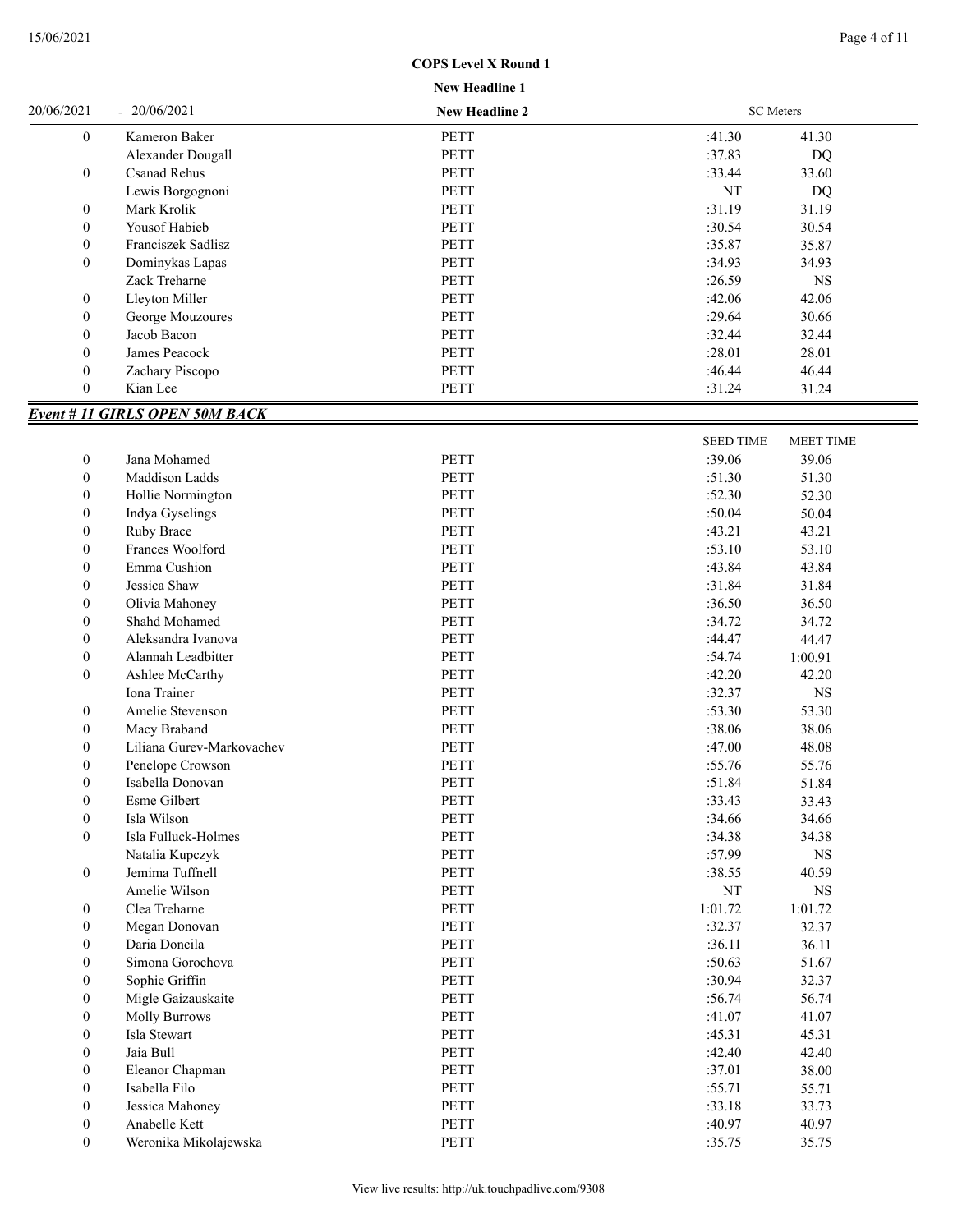| 20/06/2021       | 20/06/2021                          | <b>New Headline 2</b> |        | <b>SC</b> Meters |  |
|------------------|-------------------------------------|-----------------------|--------|------------------|--|
| $\boldsymbol{0}$ | Lara Treharne                       | PETT                  | :33.36 | 33.36            |  |
| $\boldsymbol{0}$ | Maryam Mohamed                      | <b>PETT</b>           | :43.31 | 43.31            |  |
| $\boldsymbol{0}$ | Holly Hannon                        | <b>PETT</b>           | :49.85 | 49.85            |  |
| $\boldsymbol{0}$ | Leonie Cooper                       | <b>PETT</b>           | :56.87 | 56.87            |  |
| $\mathbf{0}$     | Maya Sangiorgio                     | <b>PETT</b>           | :40.44 | 40.44            |  |
| $\boldsymbol{0}$ | Alexis Johnson                      | <b>PETT</b>           | :50.88 | 50.88            |  |
| $\boldsymbol{0}$ | Isobel Fraser                       | <b>PETT</b>           | :43.48 | 43.48            |  |
| $\boldsymbol{0}$ | Isabelle Cameron                    | <b>PETT</b>           | :34.01 | 34.01            |  |
| $\boldsymbol{0}$ | <b>Emily Bridges</b>                | <b>PETT</b>           | :53.25 | 53.25            |  |
| $\boldsymbol{0}$ | Poppy Garrod                        | <b>PETT</b>           | :48.10 | 48.10            |  |
| $\boldsymbol{0}$ | Olivia Lee                          | <b>PETT</b>           | :32.81 | 33.12            |  |
| $\boldsymbol{0}$ | Freya Gyselings                     | <b>PETT</b>           | :45.57 | 45.57            |  |
| $\boldsymbol{0}$ | Lilly Davis                         | <b>PETT</b>           | :35.54 | 35.54            |  |
| $\mathbf{0}$     | Caitlin Coles                       | <b>PETT</b>           | :42.25 | 42.25            |  |
| $\boldsymbol{0}$ | Vanesa Cimermanova                  | <b>PETT</b>           | :33.09 | 33.09            |  |
| $\boldsymbol{0}$ | Millie Pearce                       | <b>PETT</b>           | :35.15 | 35.15            |  |
| $\boldsymbol{0}$ | Charlotte Shaw                      | <b>PETT</b>           | :33.69 | 33.69            |  |
| $\mathbf{0}$     | Hannah Willis                       | <b>PETT</b>           | :31.50 | 31.37            |  |
| $\boldsymbol{0}$ | Amber Cooper                        | <b>PETT</b>           | :49.72 | 49.72            |  |
| $\boldsymbol{0}$ | Isabella Mahoney                    | <b>PETT</b>           | :41.98 | 41.98            |  |
| $\mathbf{0}$     | Ruby Duncan                         | <b>PETT</b>           | :44.12 | 44.12            |  |
|                  | Sophie Galjaard                     | <b>PETT</b>           | :34.60 | <b>NS</b>        |  |
| $\boldsymbol{0}$ | Olivia Minett                       | <b>PETT</b>           | :34.35 | 34.35            |  |
|                  | Chloe Monaghan                      | PETT                  | :40.56 | <b>NS</b>        |  |
| $\boldsymbol{0}$ | Prathika Krishnakumar               | PETT                  | :39.48 | 39.48            |  |
|                  | <b>Event #12 BOYS OPEN 50M BACK</b> |                       |        |                  |  |

|                  |                           |             | <b>SEED TIME</b> | <b>MEET TIME</b> |
|------------------|---------------------------|-------------|------------------|------------------|
| $\boldsymbol{0}$ | George Mouzoures          | <b>PETT</b> | :37.47           | 37.47            |
| $\mathbf{0}$     | Jake Elderkin             | <b>PETT</b> | :46.48           | 46.48            |
| $\mathbf{0}$     | Dominykas Lapas           | <b>PETT</b> | :43.34           | 43.34            |
| $\boldsymbol{0}$ | <b>Alexander Brunton</b>  | PETT        | :53.12           | 53.12            |
| $\theta$         | Archie Lewis              | <b>PETT</b> | :40.34           | 40.34            |
| $\Omega$         | Jacob Bacon               | <b>PETT</b> | :38.52           | 38.52            |
| $\Omega$         | Max Tauchman              | <b>PETT</b> | :35.67           | 35.79            |
| $\mathbf{0}$     | <b>Ruben Minns</b>        | <b>PETT</b> | :52.59           | 52.59            |
| $\mathbf{0}$     | Alan Laucis               | <b>PETT</b> | :55.01           | 55.01            |
|                  | Zack Treharne             | <b>PETT</b> | :30.18           | <b>NS</b>        |
| $\theta$         | Oliver Profitt            | <b>PETT</b> | :47.09           | 47.09            |
| $\boldsymbol{0}$ | Shiva Kirtan Uttarkar     | <b>PETT</b> | :37.71           | 37.71            |
| $\mathbf{0}$     | Connor Beaton             | <b>PETT</b> | :39.01           | 39.01            |
|                  | Gagan Singh               | <b>PETT</b> | :34.47           | $_{\rm NS}$      |
| $\mathbf{0}$     | Alfie Larham              | <b>PETT</b> | :58.26           | 58.26            |
| $\mathbf{0}$     | Piotr Pienkos             | <b>PETT</b> | :48.32           | 48.32            |
| $\mathbf{0}$     | <b>Bartosz Baranowicz</b> | <b>PETT</b> | :40.19           | 40.37            |
| $\Omega$         | Yousof Habieb             | PETT        | :35.50           | 35.50            |
| $\mathbf{0}$     | Panche Gurev-Markovachev  | <b>PETT</b> | :36.79           | 36.88            |
| $\theta$         | Mark Krolik               | <b>PETT</b> | :35.47           | 35.47            |
| $\boldsymbol{0}$ | Kian Lee                  | PETT        | :37.24           | 37.24            |
| $\theta$         | Daniel Moyses             | <b>PETT</b> | :32.07           | 32.07            |
|                  | Oliver Maliborski         | <b>PETT</b> | NT               | <b>DQ</b>        |
| $\mathbf{0}$     | Nicholas Bridges          | <b>PETT</b> | :45.66           | 45.66            |
| $\mathbf{0}$     | George Whiteman           | <b>PETT</b> | :30.38           | 30.38            |
|                  | Lewis Borgognoni          | <b>PETT</b> | NT               | DQ               |
| $\mathbf{0}$     | Fabian Brudnicki          | <b>PETT</b> | :27.82           | 27.82            |
| $\Omega$         | James Peacock             | PETT        | :32.85           | 32.85            |
| $\Omega$         | Zilvinas Simkus           | <b>PETT</b> | :43.38           | 43.38            |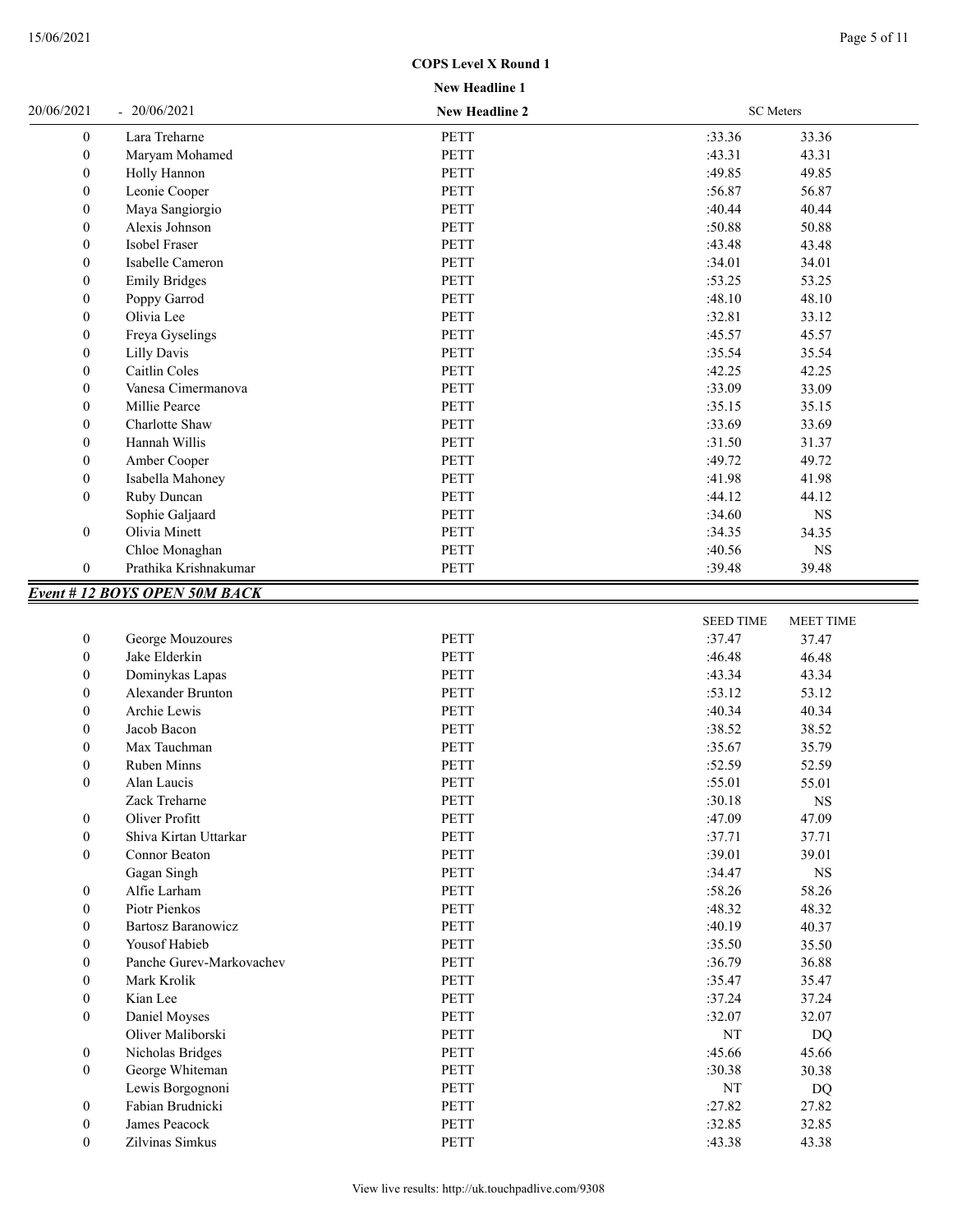## **New Headline 1 COPS Level X Round 1**

| 20/06/2021       | 20/06/2021                              | <b>New Headline 2</b> | <b>SC</b> Meters |                  |
|------------------|-----------------------------------------|-----------------------|------------------|------------------|
| $\boldsymbol{0}$ | Joshua Coles                            | <b>PETT</b>           | :43.96           | 43.96            |
| $\boldsymbol{0}$ | Keiran Griffin                          | <b>PETT</b>           | :33.03           | 33.03            |
| $\boldsymbol{0}$ | Orlando Dearing                         | <b>PETT</b>           | :32.65           | 32.65            |
| $\boldsymbol{0}$ | Kameron Baker                           | PETT                  | :53.54           | 53.54            |
| $\boldsymbol{0}$ | Alexander Dougall                       | PETT                  | :42.56           | 42.56            |
| $\boldsymbol{0}$ | Joshua Martin                           | <b>PETT</b>           | :33.34           | 33.34            |
| $\boldsymbol{0}$ | Georgi Stavrov                          | PETT                  | :39.88           | 39.88            |
| $\boldsymbol{0}$ | Lleyton Miller                          | <b>PETT</b>           | :47.87           | 47.87            |
| $\boldsymbol{0}$ | Daniel Barannikov                       | PETT                  | :51.00           | 51.00            |
| $\boldsymbol{0}$ | Franciszek Sadlisz                      | PETT                  | :43.24           | 43.24            |
| $\boldsymbol{0}$ | <b>Csanad Rehus</b>                     | PETT                  | :41.14           | 41.14            |
| $\boldsymbol{0}$ | Zachary Piscopo                         | PETT                  | :52.75           | 52.75            |
|                  | <b>Event # 13 GIRLS OPEN 50M BREAST</b> |                       |                  |                  |
|                  |                                         |                       |                  |                  |
|                  |                                         |                       | <b>SEED TIME</b> | <b>MEET TIME</b> |
| $\boldsymbol{0}$ | Isabelle Cameron                        | <b>PETT</b>           | :37.83           | 37.83            |
| $\boldsymbol{0}$ | Olivia Mahoney                          | <b>PETT</b>           | :42.98           | 43.66            |
| $\boldsymbol{0}$ | Weronika Mikolajewska                   | PETT                  | :45.20           | 45.20            |
| $\boldsymbol{0}$ | Maryam Mohamed                          | PETT                  | :50.78           | 50.78            |
| $\boldsymbol{0}$ | Isabella Donovan                        | PETT                  | 1:15.03          | 1:15.03          |
| $\boldsymbol{0}$ | Frances Woolford                        | PETT                  |                  | 1:05.56          |
| $\boldsymbol{0}$ | Daria Doncila                           | PETT                  | :41.43           | 41.43            |
| $\boldsymbol{0}$ | Jessica Mahoney                         | PETT                  | :36.10           | 36.47            |
| $\boldsymbol{0}$ | Jaia Bull                               | PETT                  | :45.67           | 45.67            |
| $\boldsymbol{0}$ | Simona Gorochova                        | <b>PETT</b>           | :53.59           | 53.59            |
| $\boldsymbol{0}$ | Jana Mohamed                            | PETT                  | :47.50           | 47.50            |
| $\boldsymbol{0}$ | Isla Wilson                             | <b>PETT</b>           | :40.28           | 42.01            |
| $\boldsymbol{0}$ | Indya Gyselings                         | <b>PETT</b>           | :56.18           | 56.18            |
| $\boldsymbol{0}$ | Jessica Shaw                            | PETT                  | :36.51           | 37.85            |
| $\boldsymbol{0}$ | Penelope Crowson                        | <b>PETT</b>           | :59.98           | 59.98            |
| $\boldsymbol{0}$ | Ruby Duncan                             | PETT                  | :47.31           | 47.31            |
|                  | Amelie Wilson                           | PETT                  | NT               | $_{\rm NS}$      |
| $\boldsymbol{0}$ | Aleksandra Ivanova                      | <b>PETT</b>           | :52.46           | 52.46            |
| $\boldsymbol{0}$ | Esme Gilbert                            | PETT                  | :48.34           | 48.34            |
|                  | Isla Fulluck-Holmes                     | PETT                  | :49.83           | $_{\rm NS}$      |
| $\boldsymbol{0}$ | Hollie Normington                       | PETT                  | :59.40           | 59.40            |
| $\boldsymbol{0}$ | Maddison Ladds                          | PETT                  | :57.22           | 57.22            |
| $\boldsymbol{0}$ | Amber Cooper                            | PETT                  | :55.04           | 55.04            |
| $\boldsymbol{0}$ | Anabelle Kett                           | PETT                  | :50.08           | 50.08            |
| $\boldsymbol{0}$ | Macy Braband                            | <b>PETT</b>           | :41.76           | 42.40            |
| $\boldsymbol{0}$ | Liliana Gurev-Markovachev               | PETT                  | :53.59           | 53.46            |
| $\boldsymbol{0}$ | Lilly Davis                             | PETT                  | :38.25           | 38.25            |
| $\boldsymbol{0}$ | Ashlee McCarthy                         | PETT                  | :49.13           | 49.13            |
| $\boldsymbol{0}$ | Megan Donovan                           | PETT                  | :39.94           | 39.94            |
|                  | Sophie Galjaard                         | PETT                  | :37.87           | $_{\rm NS}$      |
| $\boldsymbol{0}$ | Migle Gaizauskaite                      | PETT                  | :54.49           | 54.49            |
| $\boldsymbol{0}$ | Clea Treharne                           | PETT                  | 1:13.76          | 1:13.76          |
| $\boldsymbol{0}$ | Ruby Brace                              | PETT                  | :46.17           | 46.17            |
| $\boldsymbol{0}$ | Lara Treharne                           | PETT                  | :37.25           | 37.25            |
| $\boldsymbol{0}$ | Alexis Johnson                          | PETT                  | :58.27           | 58.27            |
| $\boldsymbol{0}$ | Millie Pearce                           | PETT                  | :38.91           | 38.91            |
| $\boldsymbol{0}$ | Freya Gyselings                         | PETT                  | :49.93           | 49.93            |
| $\boldsymbol{0}$ | Emma Cushion                            | PETT                  | :48.94           | 51.03            |
| $\boldsymbol{0}$ | Leonie Cooper                           | PETT                  | 1:00.75          | 1:00.75          |
| $\boldsymbol{0}$ | Olivia Lee                              | PETT                  | :36.21           | 36.21            |
| $\boldsymbol{0}$ | Alannah Leadbitter                      | PETT                  | 1:04.47          | 1:04.47          |
| $\boldsymbol{0}$ | Isobel Fraser                           | PETT                  | :53.90           | 53.90            |
|                  |                                         |                       |                  |                  |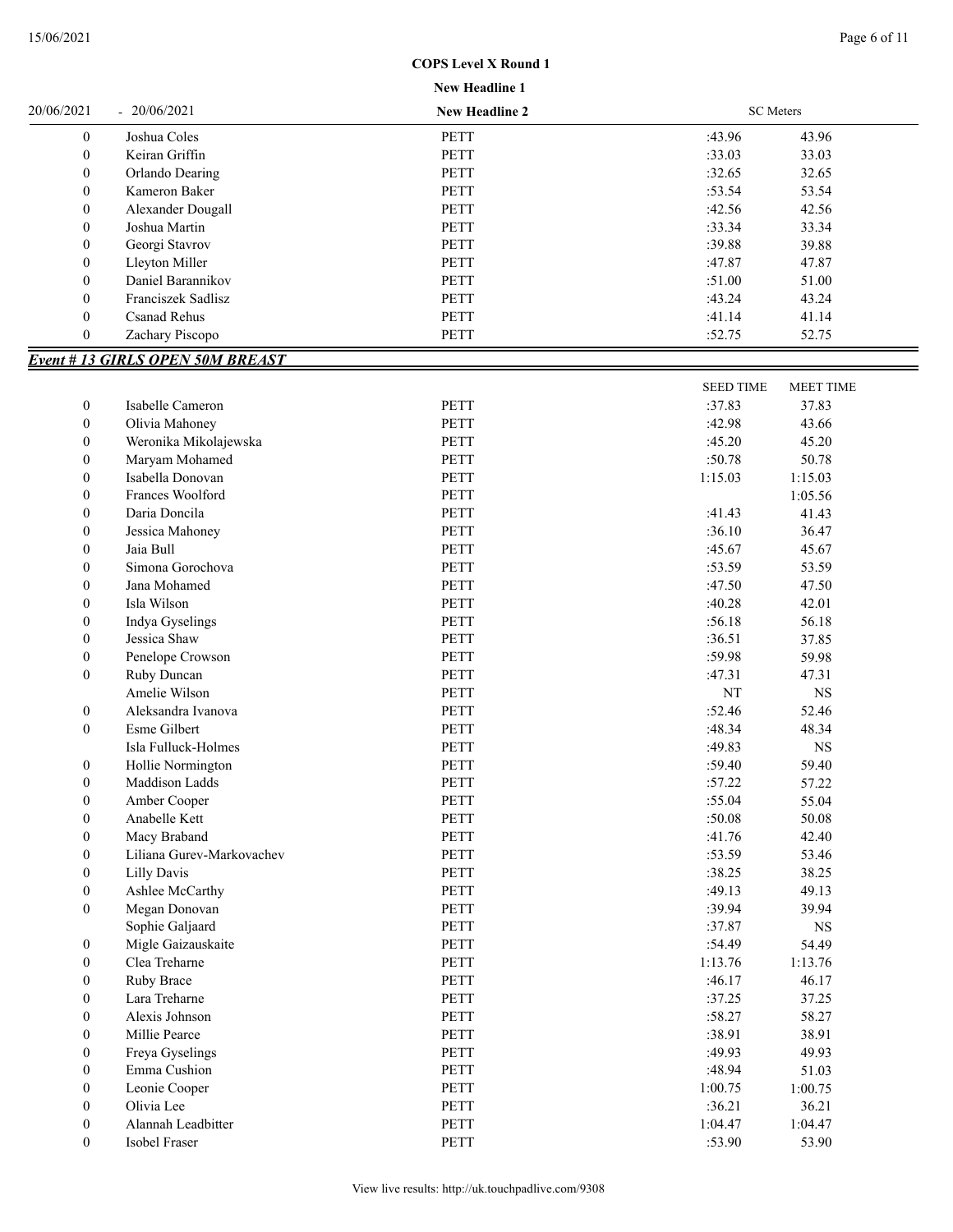| <b>New Headline 1</b> |  |
|-----------------------|--|
|                       |  |

| 20/06/2021       | $-20/06/2021$                                | <b>New Headline 2</b> |         | <b>SC</b> Meters |  |
|------------------|----------------------------------------------|-----------------------|---------|------------------|--|
| $\boldsymbol{0}$ | Sophie Griffin                               | PETT                  | :36.39  | 40.28            |  |
| $\boldsymbol{0}$ | Isabella Filo                                | PETT                  | 1:02.97 | 1:02.97          |  |
| $\boldsymbol{0}$ | Poppy Garrod                                 | PETT                  | :49.19  | 49.19            |  |
| $\boldsymbol{0}$ | Iona Trainer                                 | PETT                  | :33.79  | 38.32            |  |
| $\boldsymbol{0}$ | Maya Sangiorgio                              | PETT                  | :49.84  | 49.84            |  |
| $\boldsymbol{0}$ | Natalia Kupczyk                              | PETT                  | 1:05.08 | 1:05.08          |  |
| $\boldsymbol{0}$ | Isabella Mahoney                             | PETT                  | :49.11  | 49.11            |  |
| $\boldsymbol{0}$ | Shahd Mohamed                                | PETT                  | :39.50  | 39.50            |  |
| $\boldsymbol{0}$ | Jemima Tuffnell                              | PETT                  | :42.81  | 46.41            |  |
| $\boldsymbol{0}$ | Isla Stewart                                 | PETT                  | :49.10  | 49.10            |  |
| $\mathbf{0}$     | Amelie Stevenson                             | <b>PETT</b>           | 1:13.44 | 1:13.44          |  |
| $\mathbf{0}$     | Vanesa Cimermanova                           | <b>PETT</b>           | :41.03  | 41.03            |  |
| $\boldsymbol{0}$ | <b>Molly Burrows</b>                         | <b>PETT</b>           | :49.69  | 49.69            |  |
| $\boldsymbol{0}$ | Holly Hannon                                 | PETT                  | :55.93  | 55.93            |  |
| $\boldsymbol{0}$ | Hannah Willis                                | <b>PETT</b>           | :38.00  | 38.10            |  |
| $\boldsymbol{0}$ | Eleanor Chapman                              | <b>PETT</b>           | :43.16  | 45.50            |  |
| $\boldsymbol{0}$ | <b>Emily Bridges</b>                         | PETT                  | :58.28  | 58.28            |  |
| $\boldsymbol{0}$ | Olivia Minett                                | PETT                  | :40.41  | 40.41            |  |
| $\boldsymbol{0}$ | Prathika Krishnakumar                        | PETT                  | :45.64  | 47.41            |  |
| $\boldsymbol{0}$ | Caitlin Coles                                | PETT                  | :49.15  | 49.15            |  |
| $\boldsymbol{0}$ | Chloe Monaghan                               | PETT                  | :46.55  | 46.55            |  |
| $\boldsymbol{0}$ | Charlotte Shaw                               | PETT                  | :39.89  | 40.05            |  |
|                  | $E_{\text{test}}$ # 14 DOVC ODEN 50M DDE ACT |                       |         |                  |  |

## *Event # 14 BOYS OPEN 50M BREAST*

|                  |                           |             | <b>SEED TIME</b> | <b>MEET TIME</b> |  |
|------------------|---------------------------|-------------|------------------|------------------|--|
| $\boldsymbol{0}$ | <b>Ruben Minns</b>        | <b>PETT</b> | 1:00.54          | 1:00.54          |  |
| $\mathbf{0}$     | Zilvinas Simkus           | <b>PETT</b> | :47.39           | 47.39            |  |
| $\bf{0}$         | Fabian Brudnicki          | <b>PETT</b> | :32.16           | 32.16            |  |
| $\boldsymbol{0}$ | <b>Csanad Rehus</b>       | <b>PETT</b> | :48.06           | 48.31            |  |
| $\boldsymbol{0}$ | George Mouzoures          | <b>PETT</b> | :39.79           | 40.39            |  |
| $\mathbf{0}$     | Oliver Profitt            | <b>PETT</b> | :54.82           | 54.82            |  |
| $\mathbf{0}$     | Alexander Brunton         | <b>PETT</b> | 1:07.09          | 1:07.09          |  |
|                  | Lewis Borgognoni          | <b>PETT</b> | NT               | DQ               |  |
|                  | Gagan Singh               | <b>PETT</b> | :38.58           | <b>NS</b>        |  |
|                  | Zack Treharne             | <b>PETT</b> | :34.06           | <b>NS</b>        |  |
| $\bf{0}$         | Panche Gurev-Markovachev  | <b>PETT</b> | :35.47           | 36.88            |  |
| $\boldsymbol{0}$ | Nicholas Bridges          | <b>PETT</b> | :51.05           | 52.17            |  |
| $\boldsymbol{0}$ | Alfie Larham              | <b>PETT</b> | 1:04.07          | 1:04.07          |  |
| $\mathbf{0}$     | Jacob Bacon               | <b>PETT</b> | :48.53           | 48.53            |  |
| $\mathbf{0}$     | Georgi Stavrov            | <b>PETT</b> | :47.91           | 47.91            |  |
| $\bf{0}$         | <b>Bartosz Baranowicz</b> | <b>PETT</b> | :45.75           | 46.10            |  |
| $\mathbf{0}$     | Piotr Pienkos             | <b>PETT</b> | 1:02.24          | 1:02.24          |  |
| $\boldsymbol{0}$ | Zachary Piscopo           | <b>PETT</b> | 1:01.69          | 1:01.69          |  |
| $\mathbf{0}$     | Joshua Martin             | <b>PETT</b> | :34.00           | 34.00            |  |
|                  | Alan Laucis               | <b>PETT</b> | NT               | DQ               |  |
| $\boldsymbol{0}$ | Orlando Dearing           | <b>PETT</b> | :39.12           | 39.12            |  |
| $\boldsymbol{0}$ | George Whiteman           | PETT        | :32.44           | 32.44            |  |
| $\mathbf{0}$     | Joshua Coles              | <b>PETT</b> | :53.09           | 53.09            |  |
| $\boldsymbol{0}$ | Archie Lewis              | <b>PETT</b> | :43.84           | 43.84            |  |
| $\boldsymbol{0}$ | James Peacock             | <b>PETT</b> | :39.22           | 39.22            |  |
| $\boldsymbol{0}$ | Yousof Habieb             | <b>PETT</b> | :37.21           | 37.21            |  |
| $\mathbf{0}$     | Daniel Moyses             | <b>PETT</b> | :37.95           | 37.95            |  |
| $\boldsymbol{0}$ | Franciszek Sadlisz        | <b>PETT</b> | :47.59           | 47.59            |  |
| $\boldsymbol{0}$ | Kameron Baker             | <b>PETT</b> | :54.69           | 54.69            |  |
| $\mathbf{0}$     | Dominykas Lapas           | <b>PETT</b> | :47.22           | 47.22            |  |
| $\mathbf{0}$     | Daniel Barannikov         | <b>PETT</b> | :51.29           | 51.29            |  |
| $\bf{0}$         | Shiva Kirtan Uttarkar     | <b>PETT</b> | :43.37           | 43.37            |  |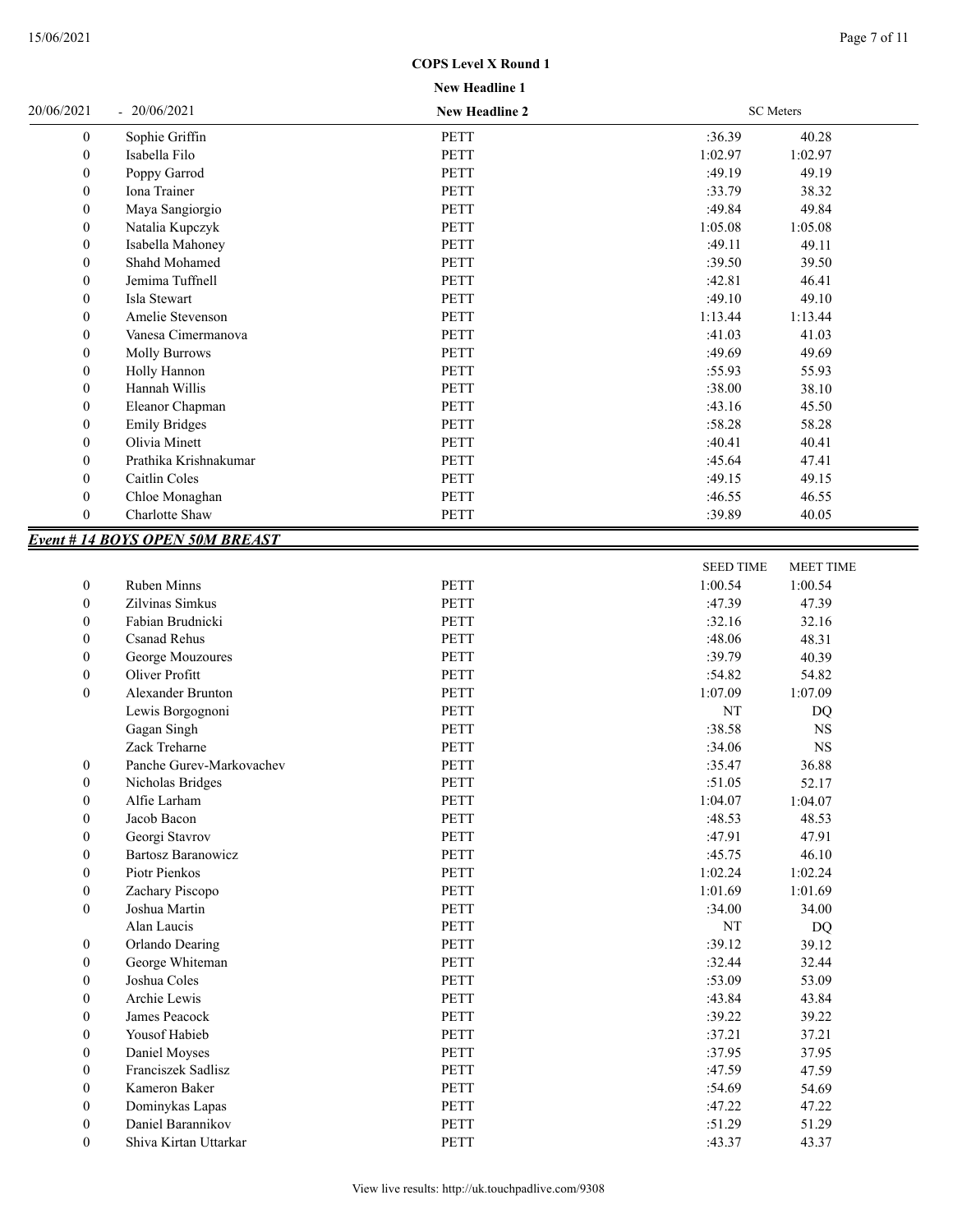| <b>New Headline 1</b> |  |
|-----------------------|--|
|                       |  |

|                                      |                                      | лем пеашше 1          |                  |                    |
|--------------------------------------|--------------------------------------|-----------------------|------------------|--------------------|
| 20/06/2021                           | $-20/06/2021$                        | <b>New Headline 2</b> | <b>SC</b> Meters |                    |
| $\boldsymbol{0}$                     | Jake Elderkin                        | <b>PETT</b>           | :53.74           | 53.74              |
|                                      | Oliver Maliborski                    | PETT                  | NT               | <b>DQ</b>          |
| $\boldsymbol{0}$                     | Lleyton Miller                       | <b>PETT</b>           | :58.06           | 58.06              |
|                                      | Connor Beaton                        | <b>PETT</b>           | NT               | DQ                 |
| $\boldsymbol{0}$                     | Keiran Griffin                       | <b>PETT</b>           | :35.66           | 35.66              |
| $\boldsymbol{0}$                     | Max Tauchman                         | PETT                  | :40.57           | 42.62              |
| $\boldsymbol{0}$                     | Kian Lee                             | PETT                  | :43.24           | 43.23              |
| $\boldsymbol{0}$                     | Mark Krolik                          | PETT                  | :42.78           | 42.78              |
| $\boldsymbol{0}$                     | Alexander Dougall                    | PETT                  | :51.66           | 51.66              |
|                                      | <b>Event # 15 GIRLS OPEN 50M FLY</b> |                       |                  |                    |
|                                      |                                      |                       | <b>SEED TIME</b> | MEET TIME          |
| $\boldsymbol{0}$                     | Isabella Mahoney                     | PETT                  | :39.79           | 39.79              |
| $\boldsymbol{0}$                     | Prathika Krishnakumar                | <b>PETT</b>           | :35.54           | 36.56              |
| $\boldsymbol{0}$                     | Liliana Gurev-Markovachev            | <b>PETT</b>           | :45.00           | 45.00              |
| $\boldsymbol{0}$                     | Migle Gaizauskaite                   | PETT                  | :49.05           | 50.60              |
| $\boldsymbol{0}$                     | Leonie Cooper                        | <b>PETT</b>           | 1:00.63          | 1:00.60            |
| $\boldsymbol{0}$                     | Maryam Mohamed                       | <b>PETT</b>           | :42.59           | 42.59              |
| $\boldsymbol{0}$                     | <b>Lilly Davis</b>                   | PETT                  | :33.21           | 33.21              |
| $\boldsymbol{0}$                     | Isabella Filo                        | <b>PETT</b>           | :57.16           | 57.16              |
| $\boldsymbol{0}$                     | Jaia Bull                            | PETT                  | :39.42           | 39.42              |
| $\boldsymbol{0}$                     | Caitlin Coles                        | <b>PETT</b>           | :39.31           | 39.31              |
| $\boldsymbol{0}$                     | Macy Braband                         | <b>PETT</b>           | :37.40           | 37.40              |
| $\boldsymbol{0}$                     | Alannah Leadbitter                   | <b>PETT</b>           | :59.94           | 59.94              |
| $\boldsymbol{0}$                     | Ruby Brace                           | <b>PETT</b>           | :41.30           | 41.30              |
| $\boldsymbol{0}$                     | <b>Emily Bridges</b>                 | PETT                  | :49.81           | 49.81              |
| $\boldsymbol{0}$                     | Lara Treharne                        | PETT                  | :30.83           | 30.83              |
| $\boldsymbol{0}$                     | Simona Gorochova                     | PETT                  | :52.72           | 54.19              |
| $\boldsymbol{0}$                     | Daria Doncila                        | <b>PETT</b>           | :35.23           | 35.23              |
| $\boldsymbol{0}$                     | Millie Pearce                        | PETT                  | :35.43           | 35.43              |
| $\boldsymbol{0}$                     | Olivia Lee                           | PETT                  | :31.04           | 31.41              |
| $\boldsymbol{0}$                     | Holly Hannon                         | PETT                  | :51.15           | 51.15              |
| $\boldsymbol{0}$                     | Esme Gilbert                         | <b>PETT</b>           | :34.25           | 34.25              |
| $\boldsymbol{0}$                     | Poppy Garrod                         | PETT                  | :41.06           | 41.06              |
| $\boldsymbol{0}$                     | Jessica Mahoney                      | <b>PETT</b>           | :32.60           | 32.65              |
| $\mathbf{0}$                         | Jessica Shaw                         | <b>PETT</b>           | :29.61           | 30.09              |
|                                      |                                      | <b>PETT</b>           | :33.18           |                    |
| $\boldsymbol{0}$                     | Sophie Galjaard<br>Olivia Mahoney    | PETT                  | :34.69           | <b>NS</b><br>34.69 |
|                                      | Freya Gyselings                      | PETT                  | :49.32           | 49.51              |
| $\boldsymbol{0}$                     | Olivia Minett                        | PETT                  | :32.33           | 32.33              |
| $\boldsymbol{0}$<br>$\boldsymbol{0}$ | Amber Cooper                         | PETT                  | :47.49           | 47.49              |
|                                      | Chloe Monaghan                       | PETT                  | :36.72           |                    |
|                                      |                                      |                       |                  | $_{\rm NS}$        |
| $\boldsymbol{0}$                     | Maya Sangiorgio                      | PETT                  | :35.50           | 35.50              |
| $\boldsymbol{0}$                     | Ruby Duncan                          | PETT                  | :49.05           | 49.05              |
| $\boldsymbol{0}$                     | Isla Wilson                          | PETT                  | :33.64           | 33.89              |
| $\boldsymbol{0}$                     | Frances Woolford                     | PETT                  | :52.63           | 52.63              |
| $\boldsymbol{0}$                     | Charlotte Shaw                       | PETT                  | :31.87           | 31.87              |
| $\boldsymbol{0}$                     | Penelope Crowson                     | PETT                  | :57.97           | 57.97              |
| $\boldsymbol{0}$                     | Anabelle Kett                        | PETT                  | :38.75           | 38.75              |
| $\boldsymbol{0}$                     | Aleksandra Ivanova                   | PETT                  | :47.07           | 47.07              |
| $\boldsymbol{0}$                     | Ashlee McCarthy                      | PETT                  | :42.72           | 42.72              |
| $\boldsymbol{0}$                     | <b>Molly Burrows</b>                 | PETT                  | :36.63           | 36.63              |
| $\boldsymbol{0}$                     | Vanesa Cimermanova                   | PETT                  | :31.10           | 31.10              |
| $\boldsymbol{0}$                     | Jana Mohamed                         | PETT                  | :37.25           | 37.25              |
| $\boldsymbol{0}$                     | Natalia Kupczyk                      | PETT                  | 1:04.13          | 1:04.13            |
| $\boldsymbol{0}$                     | Weronika Mikolajewska                | PETT                  | :36.20           | 36.20              |
| $\boldsymbol{0}$                     | Eleanor Chapman                      | PETT                  | :34.67           | 36.47              |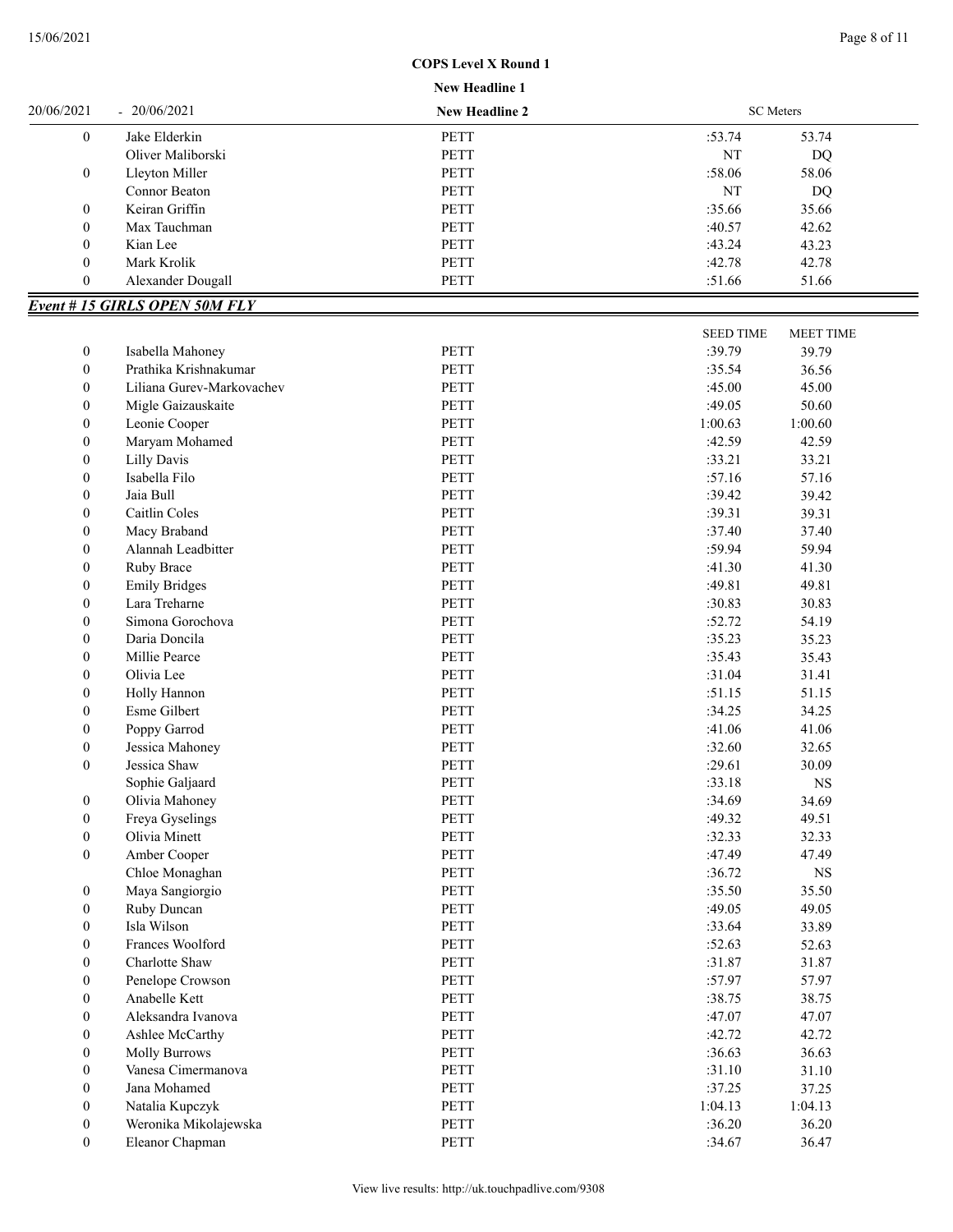| <b>New Headline 1</b> |  |
|-----------------------|--|
|                       |  |

| 20/06/2021       | $-20/06/2021$                      | <b>New Headline 2</b> |                  | <b>SC</b> Meters |
|------------------|------------------------------------|-----------------------|------------------|------------------|
| $\boldsymbol{0}$ | Isabelle Cameron                   | <b>PETT</b>           | :34.25           | 34.25            |
| $\boldsymbol{0}$ | Alexis Johnson                     | PETT                  | :51.69           | 51.69            |
| $\boldsymbol{0}$ | Emma Cushion                       | <b>PETT</b>           | :43.06           | 43.06            |
|                  | Isla Fulluck-Holmes                | PETT                  | :39.03           | <b>NS</b>        |
|                  | Isla Stewart                       | PETT                  | :43.81           | DQ               |
| $\boldsymbol{0}$ | Sophie Griffin                     | PETT                  | :31.38           | 33.63            |
| $\boldsymbol{0}$ | Isobel Fraser                      | PETT                  | :49.05           | 49.05            |
| $\boldsymbol{0}$ | Maddison Ladds                     | PETT                  | 1:04.90          | 1:04.90          |
| $\mathbf{0}$     | Megan Donovan                      | PETT                  | :31.90           | 31.90            |
|                  | Hollie Normington                  | PETT                  | :56.37           | <b>NS</b>        |
| $\boldsymbol{0}$ | Isabella Donovan                   | PETT                  | 1:00.00          | 1:00.00          |
| $\boldsymbol{0}$ | Hannah Willis                      | PETT                  | :31.05           | 30.78            |
|                  | Indya Gyselings                    | PETT                  | :47.45           | DQ               |
| $\boldsymbol{0}$ | Clea Treharne                      | PETT                  | 1:02.24          | 1:02.24          |
|                  | Amelie Wilson                      | PETT                  | NT               | <b>NS</b>        |
| $\boldsymbol{0}$ | Amelie Stevenson                   | PETT                  | 1:06.65          | 1:06.65          |
| $\mathbf{0}$     | Shahd Mohamed                      | PETT                  | :32.81           | 32.81            |
| $\boldsymbol{0}$ | Iona Trainer                       | <b>PETT</b>           | :29.74           | 32.14            |
| $\mathbf{0}$     | Jemima Tuffnell                    | PETT                  | :37.79           | 41.87            |
|                  | <b>Event #16 BOYS OPEN 50M FLY</b> |                       |                  |                  |
|                  |                                    |                       | <b>SEED TIME</b> | <b>MEET TIME</b> |
| $\mathbf{0}$     | Keiran Griffin                     | PETT                  | :31.06           | 31.06            |
|                  |                                    |                       |                  |                  |

| v                | <b>NUMBER</b>             | 1 L 1 1     | .J.I.VV | <b>JI.UU</b> |
|------------------|---------------------------|-------------|---------|--------------|
| $\boldsymbol{0}$ | Jake Elderkin             | PETT        | :50.73  | 50.73        |
|                  | Gagan Singh               | <b>PETT</b> | :35.19  | <b>NS</b>    |
| $\boldsymbol{0}$ | Fabian Brudnicki          | <b>PETT</b> | :27.36  | 27.36        |
| $\boldsymbol{0}$ | George Mouzoures          | <b>PETT</b> | :33.57  | 34.44        |
| $\boldsymbol{0}$ | <b>Csanad Rehus</b>       | PETT        | :37.82  | 37.82        |
| $\boldsymbol{0}$ | Connor Beaton             | <b>PETT</b> | :40.74  | 40.74        |
| $\bf{0}$         | Zachary Piscopo           | <b>PETT</b> | 1:06.66 | 1:06.66      |
| $\mathbf{0}$     | James Peacock             | <b>PETT</b> | :29.90  | 29.90        |
| $\theta$         | Orlando Dearing           | <b>PETT</b> | :30.28  | 30.28        |
| $\mathbf{0}$     | Franciszek Sadlisz        | <b>PETT</b> | :41.76  | 41.76        |
|                  | Zack Treharne             | <b>PETT</b> | :27.98  | <b>NS</b>    |
| $\boldsymbol{0}$ | Zilvinas Simkus           | PETT        | :40.73  | 40.73        |
| $\boldsymbol{0}$ | Nicholas Bridges          | <b>PETT</b> | :42.14  | 43.40        |
| $\boldsymbol{0}$ | Dominykas Lapas           | PETT        | :44.16  | 44.16        |
| $\mathbf{0}$     | <b>Alexander Brunton</b>  | PETT        | :57.56  | 57.56        |
| $\boldsymbol{0}$ | Alexander Dougall         | <b>PETT</b> | :40.87  | 40.87        |
| $\boldsymbol{0}$ | Oliver Profitt            | <b>PETT</b> | :44.60  | 44.60        |
| $\boldsymbol{0}$ | Yousof Habieb             | <b>PETT</b> | :32.13  | 32.13        |
| $\boldsymbol{0}$ | Archie Lewis              | PETT        | :40.78  | 40.78        |
| $\mathbf{0}$     | Georgi Stavrov            | PETT        | :40.16  | 40.16        |
| $\mathbf{0}$     | Kian Lee                  | <b>PETT</b> | :34.78  | 34.78        |
| $\mathbf{0}$     | Daniel Barannikov         | <b>PETT</b> | :44.40  | 44.40        |
|                  | Piotr Pienkos             | <b>PETT</b> | NT      | DQ           |
| $\boldsymbol{0}$ | Lleyton Miller            | PETT        | :55.16  | 55.16        |
|                  | Lewis Borgognoni          | <b>PETT</b> | NT      | DQ           |
| $\boldsymbol{0}$ | George Whiteman           | PETT        | :28.25  | 28.25        |
| $\bf{0}$         | Daniel Moyses             | <b>PETT</b> | :35.50  | 35.50        |
| $\boldsymbol{0}$ | Mark Krolik               | <b>PETT</b> | :34.19  | 34.19        |
| $\mathbf{0}$     | Jacob Bacon               | <b>PETT</b> | :36.59  | 36.59        |
| $\boldsymbol{0}$ | Alfie Larham              | PETT        | 1:01.73 | 1:01.73      |
| $\mathbf{0}$     | Oliver Maliborski         | <b>PETT</b> | :41.84  | 41.84        |
| $\boldsymbol{0}$ | <b>Bartosz Baranowicz</b> | PETT        | :38.79  | 38.79        |
| $\mathbf{0}$     | Shiva Kirtan Uttarkar     | <b>PETT</b> | :34.75  | 34.75        |
| $\theta$         | Max Tauchman              | <b>PETT</b> | :35.11  | 35.11        |
|                  |                           |             |         |              |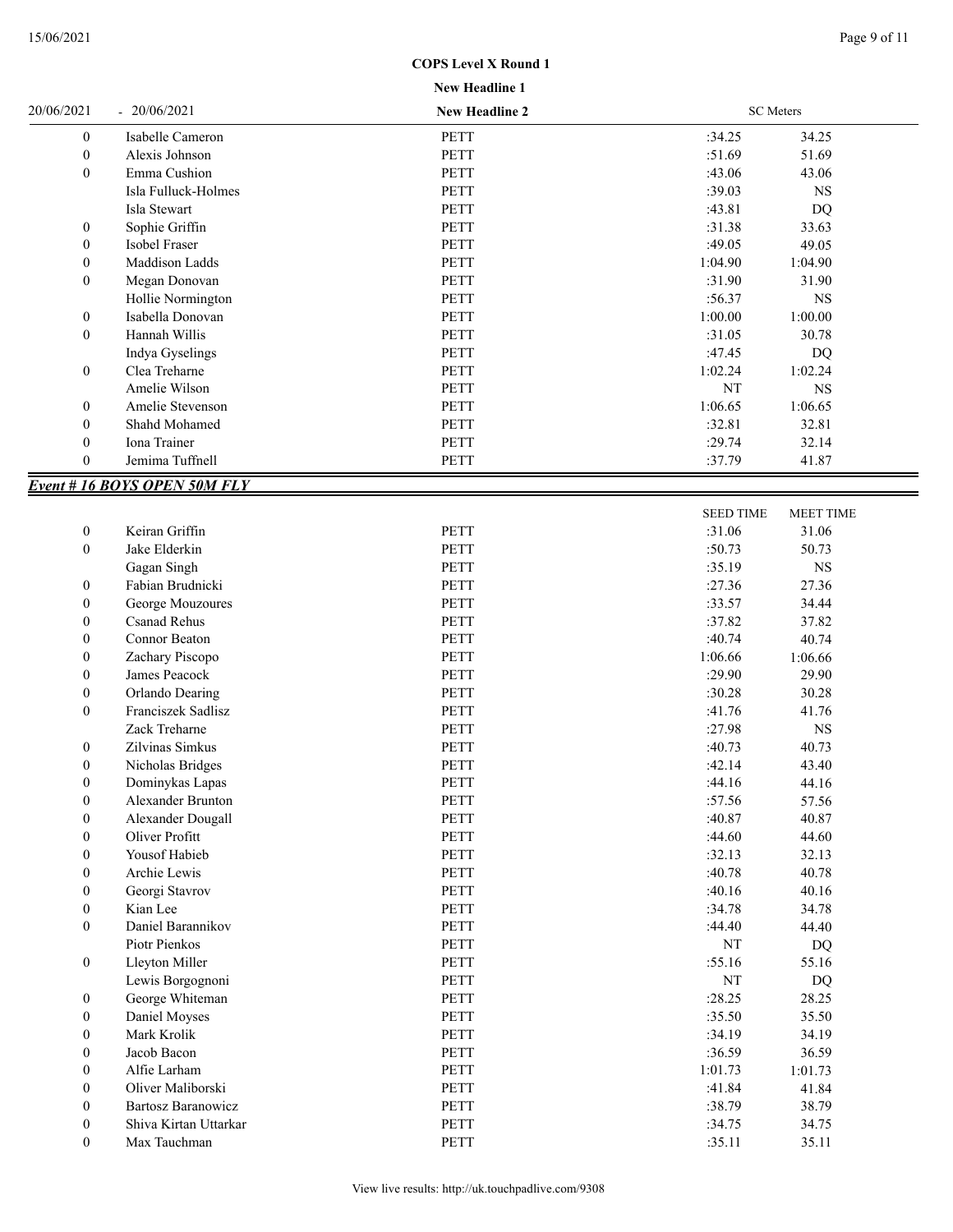#### **New Headline 1**

| 20/06/2021     | $-20/06/2021$            | <b>New Headline 2</b> |         | <b>SC</b> Meters |  |
|----------------|--------------------------|-----------------------|---------|------------------|--|
| $\overline{0}$ | <b>Rufus Bennett</b>     | <b>PETT</b>           | :31.97  | 31.97            |  |
| $\overline{0}$ | Joshua Martin            | <b>PETT</b>           | :29.62  | 29.62            |  |
| $\overline{0}$ | Kameron Baker            | PETT                  | :55.10  | 55.10            |  |
| $\overline{0}$ | Alan Laucis              | <b>PETT</b>           | :52.88  | 52.88            |  |
| $\overline{0}$ | Ruben Minns              | PETT                  | 1:02.66 | 1:02.66          |  |
| $\overline{0}$ | Panche Gurev-Markovachev | <b>PETT</b>           | :32.31  | 32.31            |  |
| $\overline{0}$ | Joshua Coles             | <b>PETT</b>           | :42.03  | 42.03            |  |

# *Event # 17 GIRLS OPEN 100M I.M.*

|                  |                       |             | <b>SEED TIME</b> | <b>MEET TIME</b> |
|------------------|-----------------------|-------------|------------------|------------------|
| 0                | Vanesa Cimermanova    | <b>PETT</b> | 1:14.50          | 1:14.50          |
| $\boldsymbol{0}$ | Prathika Krishnakumar | <b>PETT</b> | 1:26.62          | 1:28.18          |
| $\boldsymbol{0}$ | Caitlin Coles         | <b>PETT</b> | 1:31.86          | 1:31.86          |
| $\boldsymbol{0}$ | Megan Donovan         | <b>PETT</b> | 1:15.22          | 1:15.22          |
| $\boldsymbol{0}$ | <b>Molly Burrows</b>  | PETT        | 1:29.72          | 1:29.72          |
|                  | Sophie Griffin        | PETT        | 1:10.91          | NS               |
|                  | Hollie Normington     | PETT        | 2:14.64          | $_{\rm NS}$      |
| $\boldsymbol{0}$ | Frances Woolford      | PETT        |                  | 2:02.68          |
| $\boldsymbol{0}$ | Jaia Bull             | PETT        | 1:27.00          | 1:28.22          |
| $\boldsymbol{0}$ | Eleanor Chapman       | PETT        | 1:20.27          | 1:24.62          |
|                  | Iona Trainer          | PETT        | 1:09.14          | NS               |
| 0                | Daria Doncila         | PETT        | 1:18.50          | 1:18.50          |
| 0                | Ruby Duncan           | <b>PETT</b> | 1:39.50          | 1:39.50          |
| $\mathbf{0}$     | Weronika Mikolajewska | <b>PETT</b> | 1:23.48          | 1:23.48          |
| $\boldsymbol{0}$ | Emma Cushion          | <b>PETT</b> | 1:34.47          | 1:35.46          |
| $\mathbf{0}$     | Isla Wilson           | PETT        | 1:18.70          | 1:18.70          |
|                  | Chloe Monaghan        | <b>PETT</b> | 2:00.23          | <b>NS</b>        |
| $\boldsymbol{0}$ | Charlotte Shaw        | <b>PETT</b> | 1:15.18          | 1:15.16          |
| 0                | Esme Gilbert          | PETT        | 1:24.32          | 1:24.32          |
|                  | Sophie Galjaard       | PETT        | 1:15.15          | $_{\rm NS}$      |
| $\boldsymbol{0}$ | Jessica Shaw          | <b>PETT</b> | 1:09.64          | 1:13.53          |
| $\boldsymbol{0}$ | Lara Treharne         | <b>PETT</b> | 1:13.06          | 1:13.06          |
| $\boldsymbol{0}$ | Ruby Brace            | PETT        | 1:31.06          | 1:31.06          |
| $\boldsymbol{0}$ | Olivia Minett         | <b>PETT</b> | 1:14.89          | 1:14.89          |
| $\boldsymbol{0}$ | Shahd Mohamed         | <b>PETT</b> | 1:18.34          | 1:18.34          |
| $\boldsymbol{0}$ | Lilly Davis           | PETT        | 1:16.16          | 1:16.16          |
| $\boldsymbol{0}$ | Jana Mohamed          | <b>PETT</b> | 1:26.65          | 1:26.65          |
| $\boldsymbol{0}$ | Indya Gyselings       | <b>PETT</b> | 1:45.41          | 1:45.41          |
| $\boldsymbol{0}$ | Holly Hannon          | <b>PETT</b> | 1:46.37          | 1:46.37          |
| $\boldsymbol{0}$ | Olivia Mahoney        | <b>PETT</b> | 1:19.38          | 1:19.38          |
| $\boldsymbol{0}$ | Anabelle Kett         | PETT        | 1:29.19          | 1:29.19          |
| $\boldsymbol{0}$ | Olivia Lee            | PETT        | 1:08.62          | 1:10.90          |
| $\boldsymbol{0}$ | Jemima Tuffnell       | PETT        | 1:22.75          | 1:28.83          |
| $\boldsymbol{0}$ | <b>Emily Bridges</b>  | <b>PETT</b> | 1:50.81          | 1:50.81          |
| $\boldsymbol{0}$ | Isla Stewart          | <b>PETT</b> | 1:31.56          | 1:31.56          |
|                  | Freya Gyselings       | <b>PETT</b> | 1:54.00          | <b>DQ</b>        |
| 0                | Isabella Donovan      | <b>PETT</b> | 2:11.22          | 2:11.22          |
| $\mathbf{0}$     | Isabelle Cameron      | PETT        | 1:16.75          | 1:16.75          |
| $\boldsymbol{0}$ | Isabella Mahoney      | PETT        | 1:31.16          | 1:31.16          |
| $\boldsymbol{0}$ | Hannah Willis         | PETT        | 1:14.30          | 1:10.49          |
| $\boldsymbol{0}$ | Aleksandra Ivanova    | PETT        | 1:32.36          | 1:32.36          |
| $\boldsymbol{0}$ | Millie Pearce         | PETT        | 1:18.78          | 1:18.72          |
| $\boldsymbol{0}$ | Ashlee McCarthy       | PETT        | 1:41.48          | 1:41.48          |
| 0                | Poppy Garrod          | PETT        | 1:32.72          | 1:32.72          |
| 0                | Maryam Mohamed        | PETT        | 1:34.28          | 1:34.28          |
| 0                | Isabella Filo         | PETT        | 2:00.30          | 2:00.30          |
| $\boldsymbol{0}$ | Alexis Johnson        | PETT        | 1:54.70          | 1:54.70          |